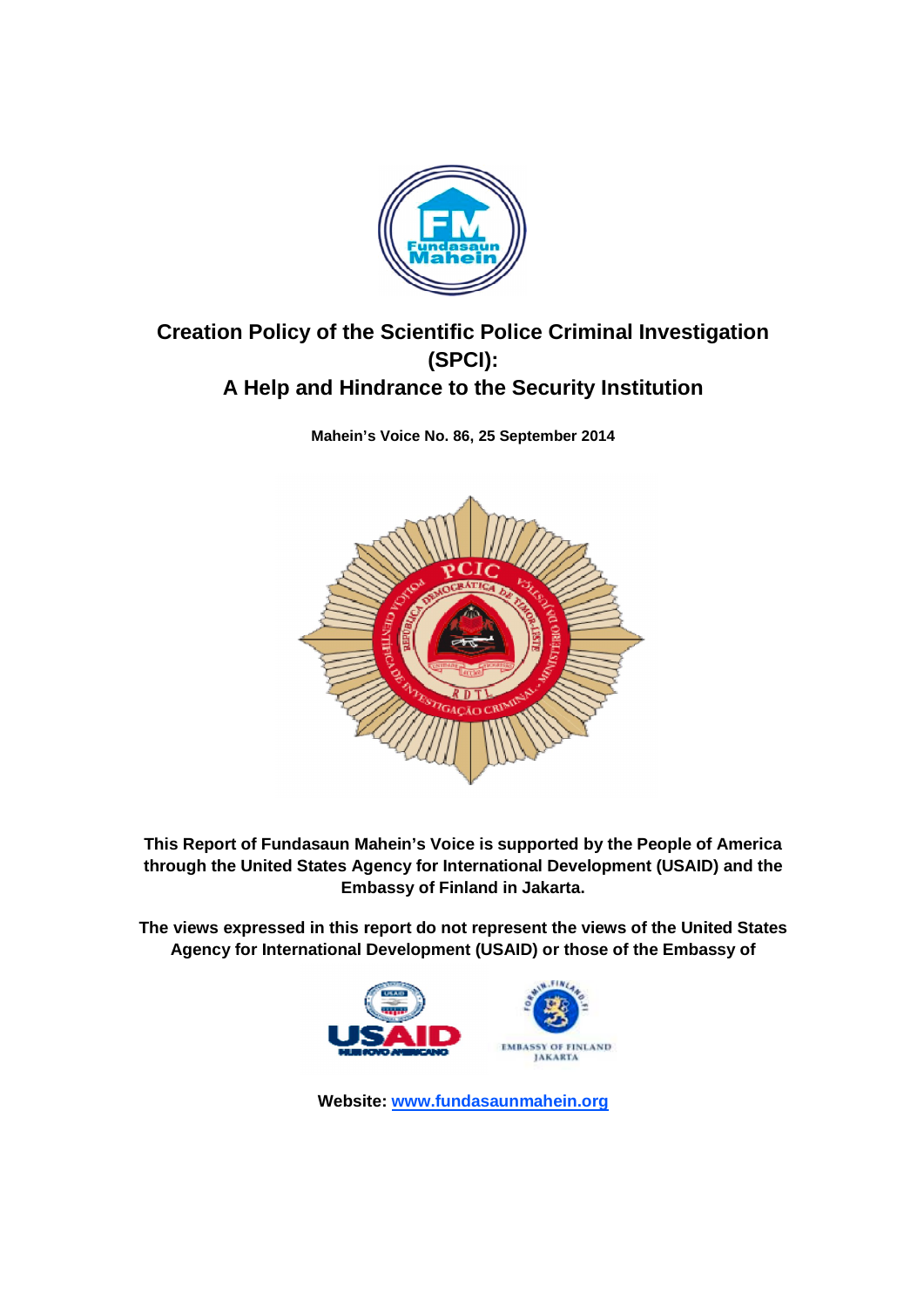

# **Contents**

| <b>Contents</b>                       | $\mathbf 2$ |
|---------------------------------------|-------------|
| <b>Introduction</b>                   | 3           |
| <b>Methodology</b>                    | 3           |
| <b>General Disposition and Policy</b> | 4           |
| <b>Specific Disposition</b>           | 6           |
| <b>Recommendations</b>                | 14          |
| <b>Bibliography</b>                   | 15          |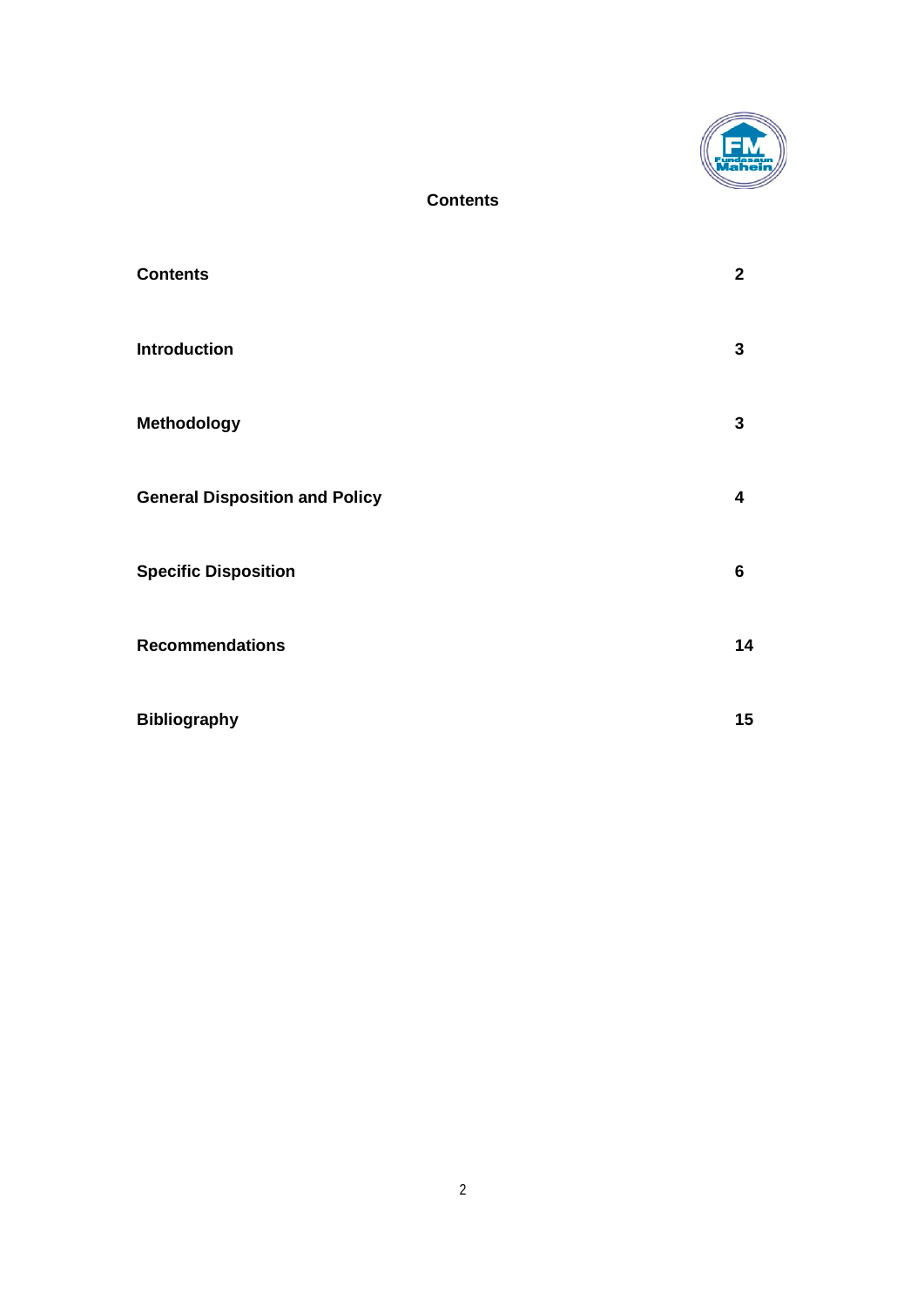

# **Introduction**

Today's world faces highly complex and ever-changing threats. Therefore, agents of security must continue to innovate with science and technology to combat these issues. Ideally, an investigative unit consists of personnel qualified to conduct scientific investigation of organized crime. In the beginning of 2014, Timor-Leste passed a decree law in regards to the scientific branches of criminal investigation. This decree law, No. 15/2014, was passed on May  $14<sup>th</sup>$  and serves as the organic law of the Scientific Police Criminal Investigation Unit (SPCI).

Citizens are widely discussing the creation of the SPCI as an institution focused on combating complex and organized cases. In particular, Timorese society is very confused about the creation of the SPCI. There seems to be ongoing confusion surrounding the nature of SPCI, the competences attributed to the SPCI, the rights and responsibilities of the SPCI, the SPCI's strategic units, and the financial management of the SPCI.

These general questions have also been voiced by members of other investigative institutions. Many wonder how the SPCI will contribute to the investigations of the traditional units. In a similar vein, politicians and civil society organizations suspect that the creation of the SPCI will simply double the number of staff assigned to each individual case. If true, this could breed animosity and lack of motivation between the various investigative institutions of Timor-Leste.

Some argue that, because Timor-Leste is small nation relatively few inhabitants, it should focus on fortifying and developing already-established institutions, rather than create new ones. The SPCI represents an old concept which is already undergoing reform in other countries. Therefore, critics say, Timor-Leste should not implement this outdated foreign model.

This report does not wish to challenge the creation of the SPCI but, rather, wishes to provoke discussion in the public arena, in order to draw forth constructive opinions surrounding this institution. Therefore, this report will discuss the following: the general disposition and creation policy of the SPCI, its relationship with the traditional insitutions, the competencies attributed to the SPCI, the responsibilities of the SPCI's, the SPCI's operating units, and the financial management of the SPCI.

# **Methodology**

This report uses discussions of the research team at FM, called the security sector discussions (SSD), which involved rigorous analysis of documents and laws relating to the creation of the SPCI. In addition, FM held discussions and interviews with politicians, government authorities, NGO's, and academics in regards to the creation of the SPCI.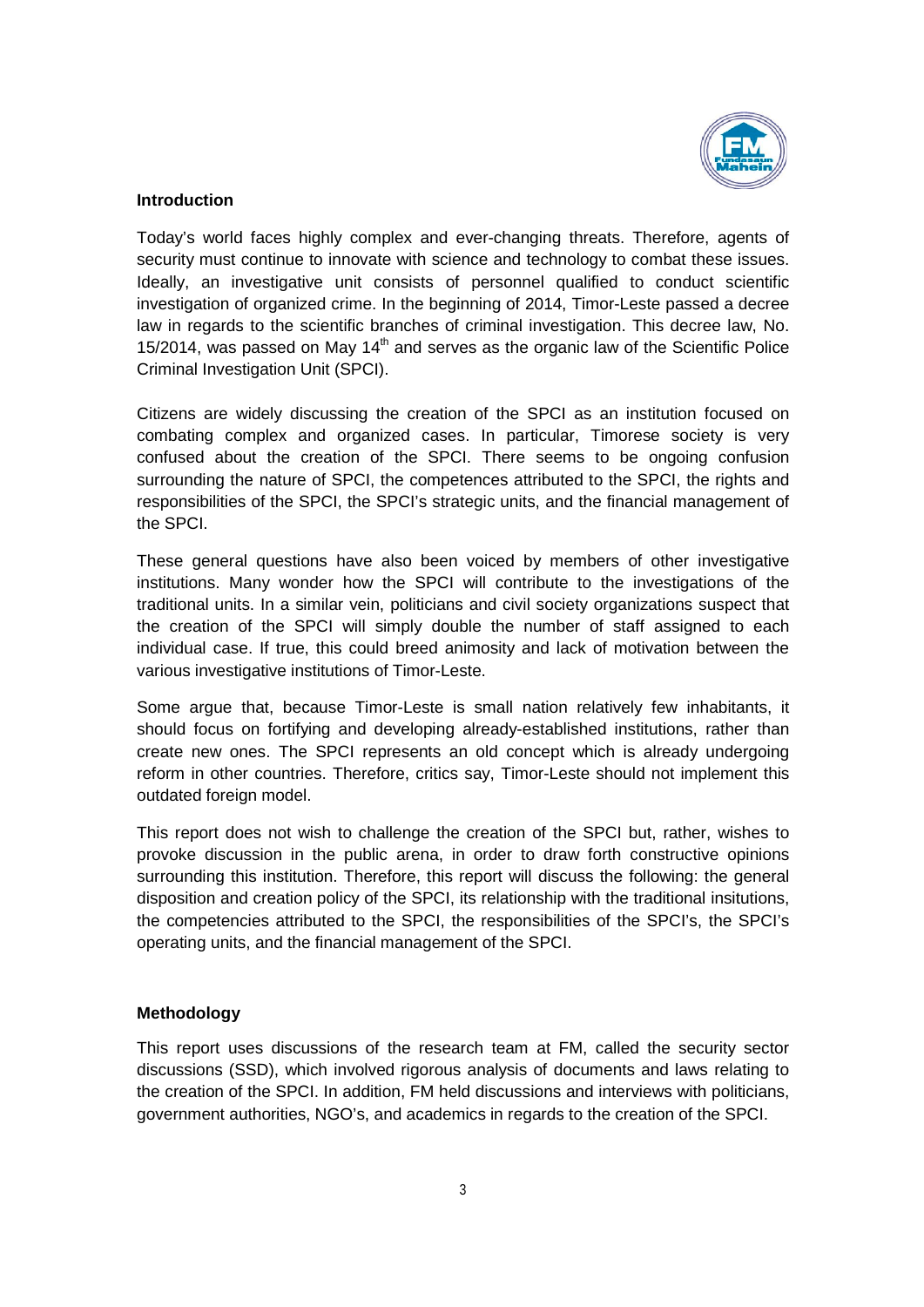

#### **General Disposition and Policy**

This decree law was approved by the Council of Ministry on 18<sup>th</sup> February 2014. The President of the Republic ratified the law on 11 April 2014, at which point it was published on *Jornal da Republika*. The Secretary General of the CNRT now assumes a post at the Ministry of Justice. In speeches at the CNRT Party Convention at the Dili Convention Center (DCC), Dionisio Babo stated that the SPCI was established with the intent to reinforce the Public Ministry. In particular, this unit would assist in criminal investigations, complementing the activities of the PNTL, migration control, and the CAC in regards to organized crime operations. Organized crime in Timor-Leste has taken on various forms, such as drug trafficking, money laundering, human trafficking, prostitution, falsification of documents, and more.<sup>1</sup>

In discussions and interviews with principal state actors, FM found that civil society was seemingly surprised by the creation of the SPCI. Many of the interviewees had no knowledge of the decree law that established the SPCI, because this ruling was not widely broadcasted or explained to the general population. As such, FM worries that this decree law is simply a clone of a program already established in another country. If this is true, FM worries that the drafting of the decree was led largely by international actors. This decree law should belong to Timorese people and should address criminal investigation of Timor-Leste. With this in mind, many critics believe that the decree law was drafted without performing sufficient pre-tests for viability and implementation.

The creation of the criminal investigation institution was initiated by the Ministry of Justice in 2010, under the mandate of Lucia Lobato by a majority of the Parliamentary Alliance (AMP). At the time, the creation of the General Prosecution (GP) was controversial in the eyes of society, because the GP in Portugal was attempting to reform and redefine police services in the field of investigation. Critics questioned whether Timor-Leste possessed the facilities, infrastructure, and human resources necessary to support service of the GP. In 2011, recruitment and training courses for the investigative staff were held in Portugal. Soon after, many of these individuals had left their positions. MP's at the National Parliament have become considered with the low retention of these individuals. $2^2$ 

FM also believes that, as a small country with population of  $1.066.409$ , Timor-Leste

 $<sup>1</sup>$  Babo. Deonísio Soares (02 August 2014). General Secretary of CNRT Party. Allocation at the</sup> core CNRT party conference. 2-3 August 2014. Available at: http://www.temposemanal.com/opiniaun/o-estado-da-nacao-preocupasaunrestruturasaun-no-transisaun-lideransa

 $2$  Faculto, Eladio (2014). Member of the National Parliament, FRETILIN Seat. Private Interview

<sup>&</sup>lt;sup>3</sup> Census of Timor-Leste, 2010.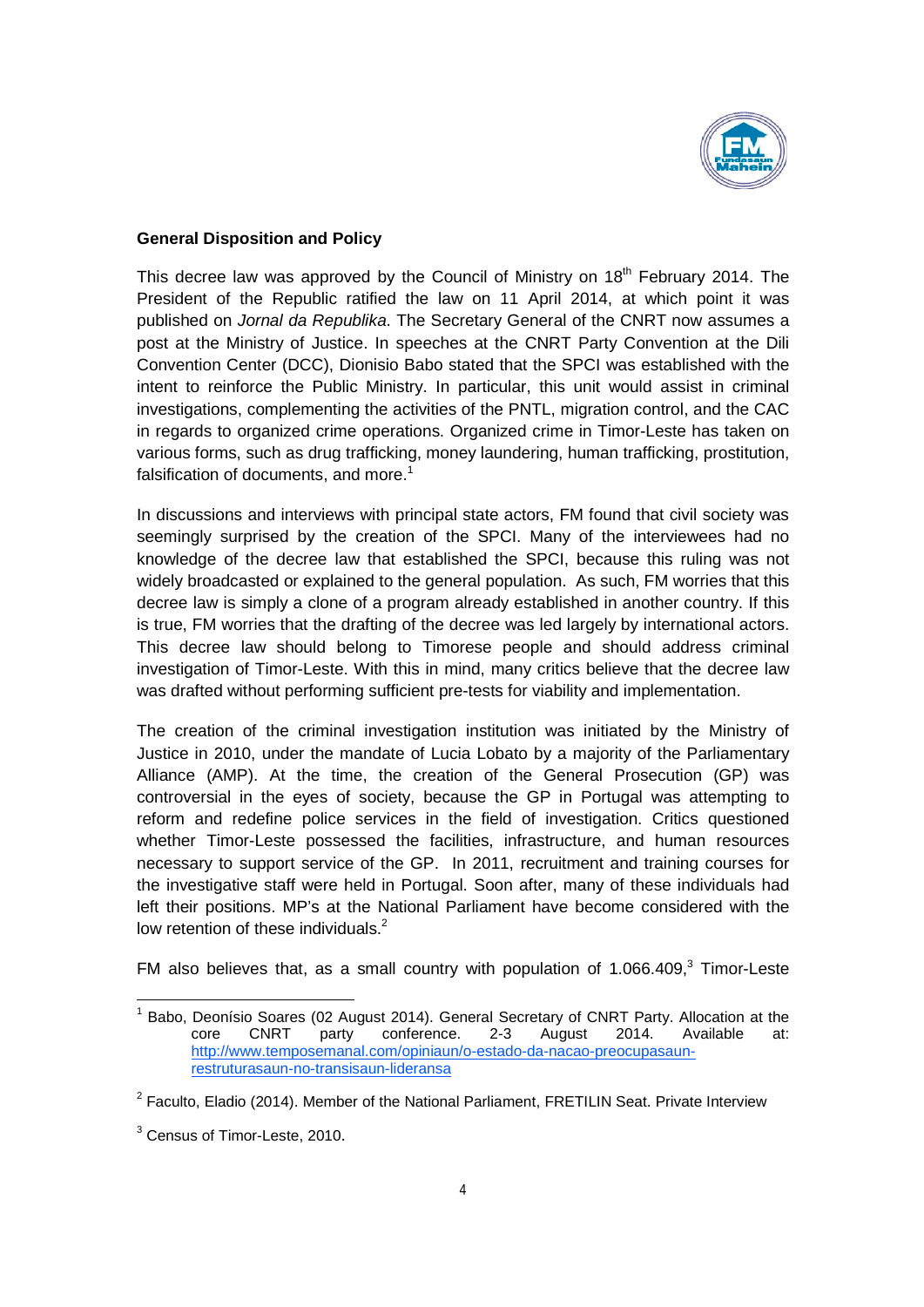

does not need an abundance of institutions. Indeed, crime is not abated by institutions alone but, rather, by the degree to which existing institutions are fortified and qualified. Therefore, FM believes that it would be most prudent to simply fortify existing institutions, such as the PNTL and its Criminal Investigation Service (CIS). $4$  Thus far, the CIS has conducted investigations of organized crime operations, such as drug and human trafficking, by performing forensic exams and working in coordination with other PNTL sub-units.

In reality, the CIS-PNTL continues to face limitations in training, facilities, or other supporting condition. The PNTL has been in operation for more than fourteen years, but investment in the criminal investigation area is very poor. However, the CIS-PNTL has continued to carry out mandates from the Public Ministry, in coordination with the penal code of Timor-Leste. As such, is it necessary to create many institutions to cover the similar issues? Furthermore, it has been written by decree law itself that the SPCI will only assist in investigations of serious, organized crimes. <sup>5</sup> Many existing institutions already address these and other similar issues. To continue forming new institutions will only increase state expenses,<sup>6</sup> because the development of investigative will not be concentrated nor will it move in an expedient, professional manner.

FM has also observed that, if the government continues to create departments, it risks doubling the services of state institutions. This may cause confusion between similar units, which may resort to competitiveness and lack of coordination. With a complex bureaucracy, institutions often lack the authority to make final decisions and, instead, must wait for instruction from up the chain of command. This was the case for the Commission Anti Corruption (CAC), which was forced to receive confirmation from the Public Ministry before making allegations of corruption. At the time, there was strong debate surrounding the correct interpretation of the CAC mandate.

The SPCI operates within the Ministry of Justice and is supervised by the Public Ministry from whom the SPCI must receive instructions and procedure. This remains the case, despite the fact that the SCPI is a superior authority within the police system.<sup>7</sup>

Interpretations for surrounding the mandate of the SPCI are confusing. It is established in the penal code, Chapter V, that 'Police' refers to not only the PNTL but also any other organ or institution that can assume the duty and receives instruction from the Public Ministry.<sup>8</sup> This indicates that only the public ministry has the competence to lead and

 $4$  Article 35, Decree Law No. 09/2009, Police of Timor-Leste (PNTL).<br>
<sup>5</sup> Decree Law No. 15/2014, 14 May. Organic Statutes of the Scientific Police Criminal Investigation (SPCI).<br><sup>6</sup> Sampaio, Luis Oliveira (2014). Executive Director of JSMP. Private Interview<br><sup>7</sup> Decree Law No. 15/2014, 14 May. Organic of the Scientific Police Criminal Investigation– SPCI.

<sup>&</sup>lt;sup>8</sup> Vital, Nelino (2014). Director of the National Directorate for Juridical Assessory and Legislation of the Justice Ministry. Private Interview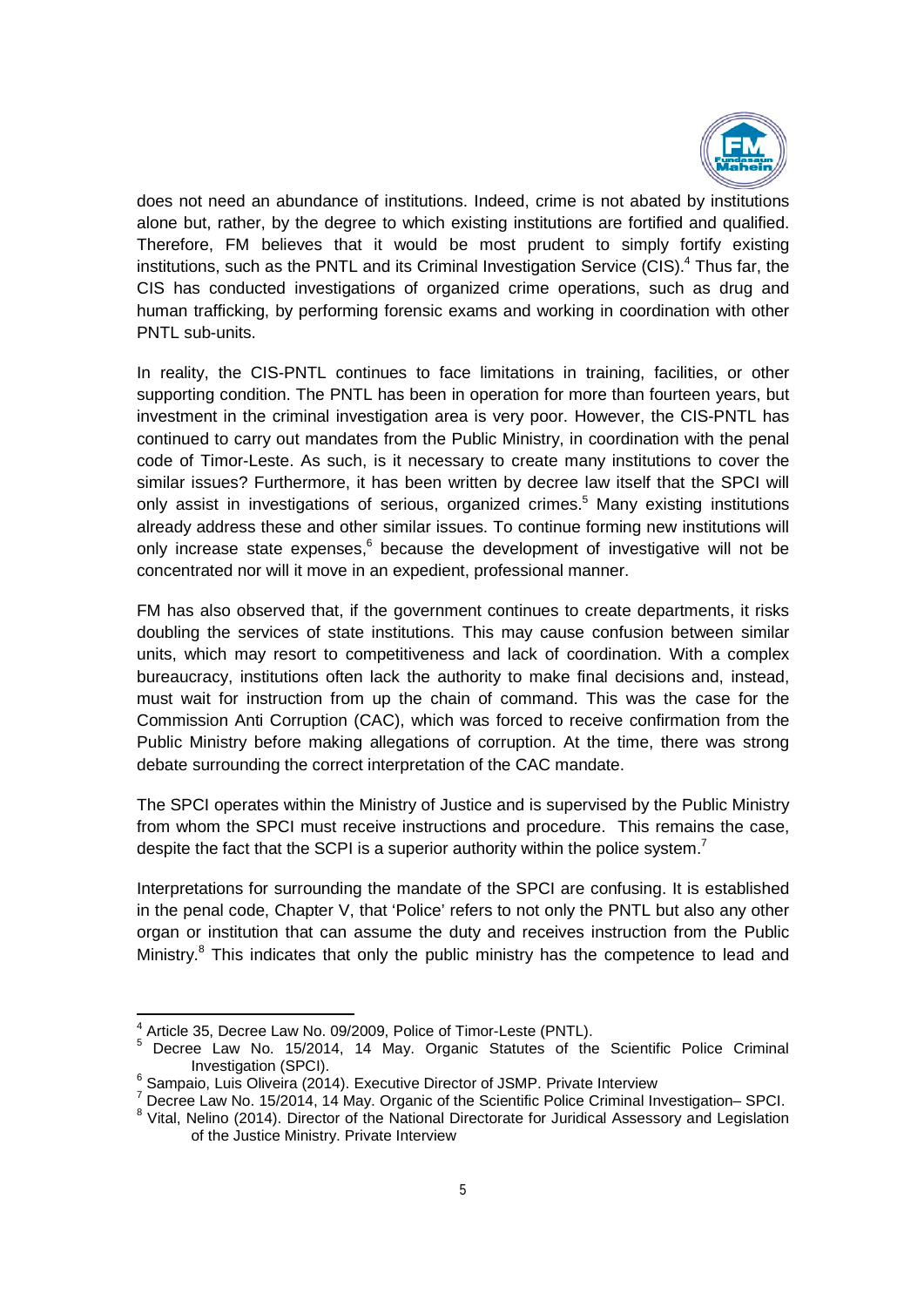

officially conduct investigations.<sup>9</sup> After analysis, FM found that society has become confused by the various institutions referring to themselves as 'Police.' This moniker no longer explicitly refers to the PNTL. Therefore, there are suspicions from members of the PNTL that the SPCI assume the whole responsibility of the PNTL. In reality, the articles simply revoke the norms and services of INTERPOL.<sup>10</sup> Another thought is that institutions addressing the same issues will become unmotivated and prone to competition. Furthoermore, such bureaucratization only increases the state's expense.<sup>11</sup>

Therefore, there must be a clearer distinction between the PNTL and the SPCI, in terms of competencies and aims. This definition should be codified in legislation and should outline the roles of the PNTL and SPCI as it relates to criminal investigation. This would resolve any ongoing confusion as well as address the public opinion that the SCPI lacks a clear operational purpose.

#### **Specific Disposition**

As introduced above, this section will discuss the specific disposition of the SPCI, as established by Decree Law No.15/2009 on 14 May 2014.

Article 2 of the SPCI's institutional code states that, as the highest-order branch of the criminal police, the SPCI will enjoy administrative, financial, and patrimonial autonomy. This seems to signify that the SPCI posseses the income to fund its own activities. However, Article 63 of the SPCI's organic law states that SPCI income will be drawn from the state general budget.

Article 2, of the SPCI Organic Law:

*1. SPCI is the superior corps of the criminal police. The SPCI is organized under the supervision of the Ministry of Justice, and it enjoys administrative, financial, and patrimonial autonomy.* 

Article 63, of the SPCI Organic Law"

*1. Included in the SPCI's income are the following: a) Federal allocations, as laid out by the state general budget*

FM is concerned, because Article 2 explicitly identifies the SPCI as financially autonomous. However, this seems to be directly contradicted by the provisions of Article 63. If it were truly autonomous in the administrative, financial, and patrimonial senses, the SPCI would not receive funding from the state general budget.<sup>12</sup>

 $9$  According to director of DNAJL of Justice Ministry, Nelino Vital, in regards to the penal code process, Article 57, Number 1).

Artcile 70, Decree Law No. 15/2014, 14 May. Organic Statutes of the Scientific Police Criminal

Investigation (SPCI).<br><sup>11</sup> Sampaio, Luis Oliveira (2014). Executive Director of JSMP. Private Interview 12 Law No. 13/2009 on 21 October. Budgetary and Financial Management. Article 2.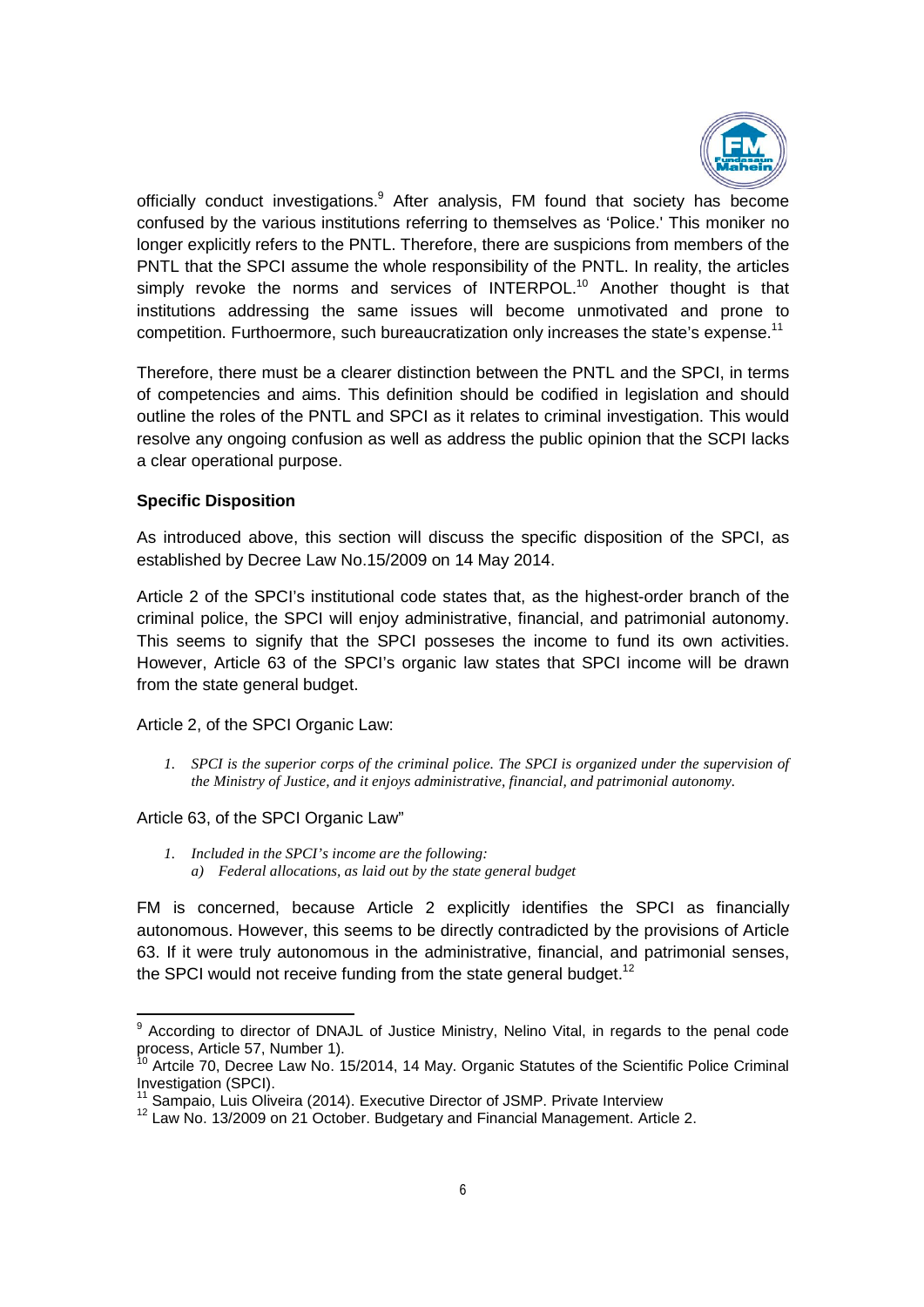

More doubts surrounding SPCI income have arisen from the exam activities and certification practices of the SPCI, as described in Article 6, Number 1, sub-heading b) as follows;

*"Quantities earned via activities or services rendered are from examinations, certifications, and other activities."*

What examinations will be done to raise income for the SPCI? What certificates will be issued the SPCI? FM is very troubled by the notion of the SPCI issuing certificates, licences, or authorization for any activity. Is there a licence required of businesses for security materials or services? This is one of many interpretations of the description of given by the aforementiond 'sub-heading b).' FM worries that this situation is very fragile and vulnerable to misuse of power by SPCI authorities. As such, FM suggests the need for further discussion surrounding these proposed licenses and certificates. Such matters should be settled and codified by the government.

In addition to these unclear income sources, there is also ambiguity in regards to certain 'confidential expenses.' Chapter V of SPCI Organic Law addresses financial affairs, and Article 65 mentions these 'confidential expenses':

- *1. SPCI can make confidential expenses in cases where the integrity of the worker is in jeopardy. This policy can also be applied if the disclosure of the expense would threaten the efficacy or position of an ongoing investigation. .*
- *2. The National Director will authorize these confidential expenses.*

FM wishes to know how and for what purpose these confidential expenses are carried out. Though Article 2 of the organic law expresses the administrative, financial, and patrimonial autonomy of the SPCI, there must be a general system of rules and practices to regulate these confidential activies and expenses. FM worries that, if the authorization can only be given by the director, these confidential expenses will be difficult to spread geographically and will be subject to fraud. At this particular time, the entire Timorese society is concerned with transparency and good-governance, so it would be wise for SPCI statutes to reflect these principles.

Other attributes of SPCI criminal investigation are outlined in Articles 3 and 5 of the SPCI's organic law.

Article 3, Number 1: Mission and Attributes

*1. The SPCI's mission is to support the judicial authorities by developing and promoting preventative actions, detaining perpetrators, and conducting investigations requested by judicial authorities. Among these actions are national centralization of criminal information, inter-agency coordination, and international policy enforcement.* 

Article 5: Prevention of Crime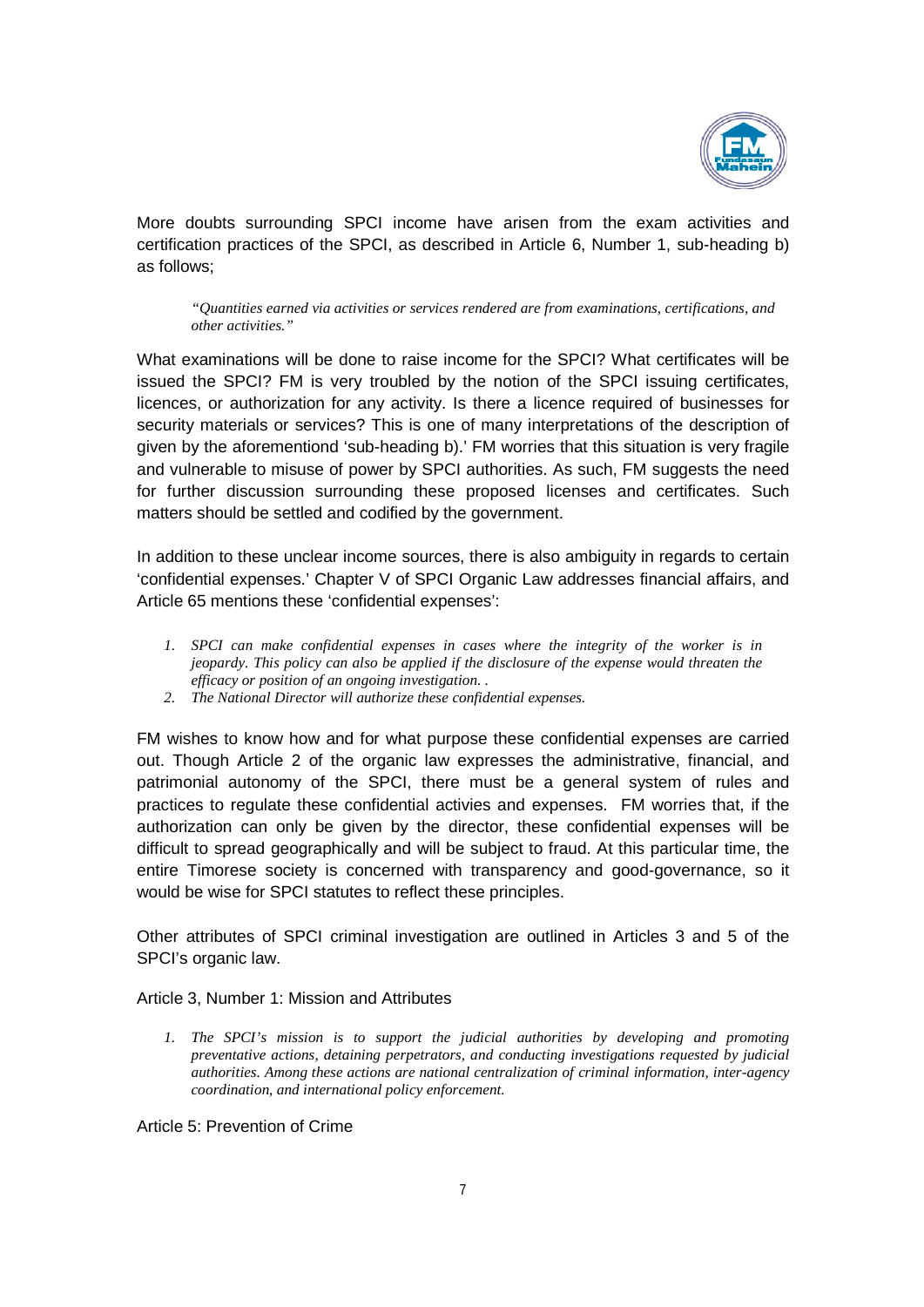

*In the prevention of crime, the SPCI has the following competencies:*

- *a) Conduct actions that can reduce criminal operations, motivate citizens to anticipate and reduce incidents as crime as well as situations that can facilitate crime;*
- *b) Facilitate detention and prevention, as necessary, in situations of emerging criminal operation. This deterrence should include supervision and vigilence in areas of potential criminal activities;*
- *1. Perform legal actions necessary to analyze and respond to crime-related information. In addition to the services described in the previous clauses, the SPCI can access information for characterization, identification, and location. Furthermore, the SPCI can identify people and monitor them, if needed, with available resources and mechanisms. This includes searching and investigating, in a manner condoned by this document, the penal code process, and complementary legislation.*

Societies have questioned whether the SPCI mission will entail the doubling of services already performed by the PNTL. Currently, the PNTL contributes important services from the national to the village level, and it involves all social structures in its efforts to prevent crime. This coordinated approach uses both moving and community-stationed police units to combat crime. However, the description of the SPCI above seems to suggest activites very similar to those of the PNTL, which already covers supervision, vigilance, detention, and investigation, in the effort to deter and prevent crime.

Article 6 of the SPCI creation policy describes its many responsibilities, many of which are also attributed to the PNTL:

- *1. In regards to criminal investigation, the SPCI has the jurisdiction to investigate the following crimes:*
	- *a) Crimes against peace and humanity;*
	- *b) Actions against quality of life, such that one's actions significantly diminish the quality of another's life;*
	- *c) Confiscation, kidnapping, and slavery;*
	- *d) Human trafficking, including trafficking of human organs;*
	- *e) Torture or cruel treatment of humans;*
	- *f) Aggression, exploitation, and sexual abuse;*
	- *g) Interfering with correspondences or telecommunications;*
	- *h) Criminal association;*
	- *i) Participation in army mutineering;*
	- *j) Driving under the influence;*
	- *k) Actions against state security, including actions disrupting the functioning of the constitutional organ and actions disrespecting national symbols;*
	- *l) Violations of environmental regulations, including fishing and maritime law;*
	- *m) Harboring or enabling the escape of prisoners;*
	- *n) Transactions, paying, and edits;*
	- *o) Obstruction of roads and destruction of public utilities;*
	- *p) Robbery and theft;*
	- *q) Aggravation of classified digital information;*
	- *r) Bribery, obstruction of justice, and obstruction of jurisdictional activity;*
	- *s) Unlawful institutional favoritism;*
	- *t) Simulation for crime and violate of the justice secret;*
	- *u) Abusive use of public force;*
	- *v) Falsification of documents;*
	- *w) Falsification and counterfeiting of money;*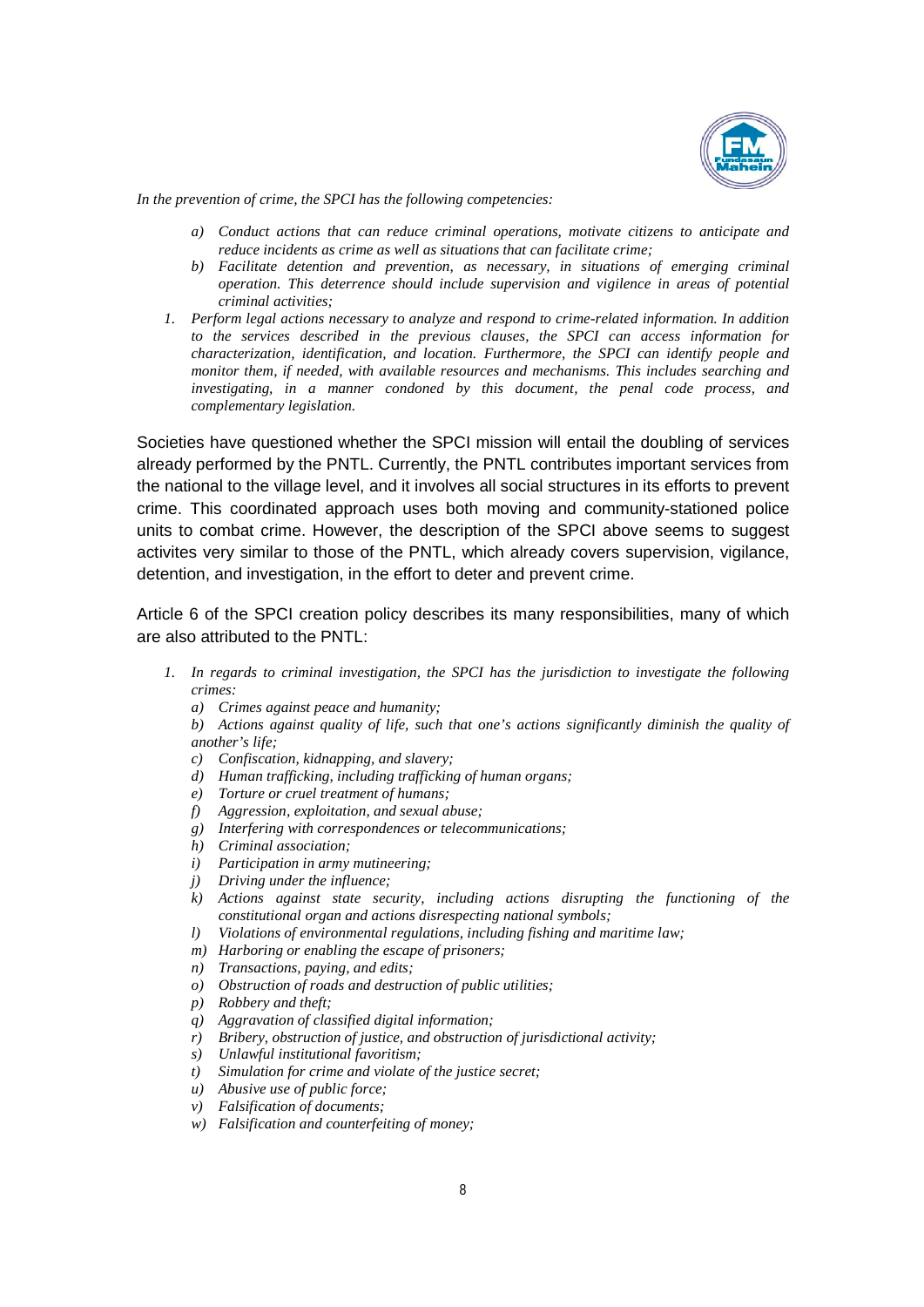

- *x) Fraud in capital banking and fiscal affairs;*
- *y) Exploitation for illegal gambling;*
- *z) Crimes that related to trafficking of barbiturates, psychotropic substances, and illicit drugs;*
- *aa) Any other crimess that are organized, malicious, and conducive to social alarm may be directed to the SPCI by the Ministry of Justice. Other organs of the criminal police should immediately communicate all knon facts related to cases involving the above-mentioned crimes to SPCI. When intervening in suspected crimes, the SPCI needs all mechanisms of proof in an urgent and secure fashion.*

FM considers this implementation strategy to be policy-motivated, rather than outcomemotivated. It was described in the mandate that the SPCI would only focus on organized and complex crimes. However, as demonstrated by this list, there are competencies assigned to the SPCI that are already assigned to the PNTL. In performing many of these duties, PNTL members have been accused of torture, physical aggression, sexual abuse, and disruption of the public order.<sup>13</sup> In these cases, the Criminal Investigation Service (CIS) of the PNTL did not follow the procedures written by the Public Ministry. Therefore, there should be a focus on fortifying established institutions with ample investments and resources. As mentioned above, the CIS-PNTL and its sub-sections, such as Forensics, Drugs, and others currently face limitations in training, facilities, and basic resources. FM believes that, given the CIS-PNTL situation in the last 14 years, the SPCI institution may face many of the same shortages when dealing with organized and complex crime.

In Chapter III, the rights and responsibilities of the SPCI are set out in Article 16, Numbers 2 and 3. Weapons and protocol are detailed in Article 20.

#### Article 16, Numbers 2 and 3:

*"2) It is of the utmost importance that SPCI members use weapons only if the situation poses significant risk to the SPCI member, bystanders, or public safety. These members must closely follow the legislation that regulates the use of weapons and force. 3) Failure to obey the aforementioned protocol represents a disciplinary infraction that has serious and even legal consequences.* 

#### Article 20 establishes the right to carry arms:

*"Authorities of the criminal police, orchestrators of criminal investigations, and assistants of criminal investigations have right to use and carry service weapons, whose type and caliber will be decide by the Justice Ministry."* 

Any serious risk to the individual's life, the physical integrity of others, and general public safety seems to warrant the usage of service weaponry. However, it is stressed that weapons only be used in serious situations, and the failure to follow these guidelines represents a grave disciplinary infraction.

FM is concerned with the reality of service weapon protocol. The long history of weapon usage in Timor-Leste, on a national level, is cause for some wariness. Over the years,

<sup>&</sup>lt;sup>13</sup> Article 6 of the Criminal Investigation Scientific Police. Decree Law No. 15/2014, 14 May. Organic Statutes of the Scientific Police Criminal Investigation (SPCI).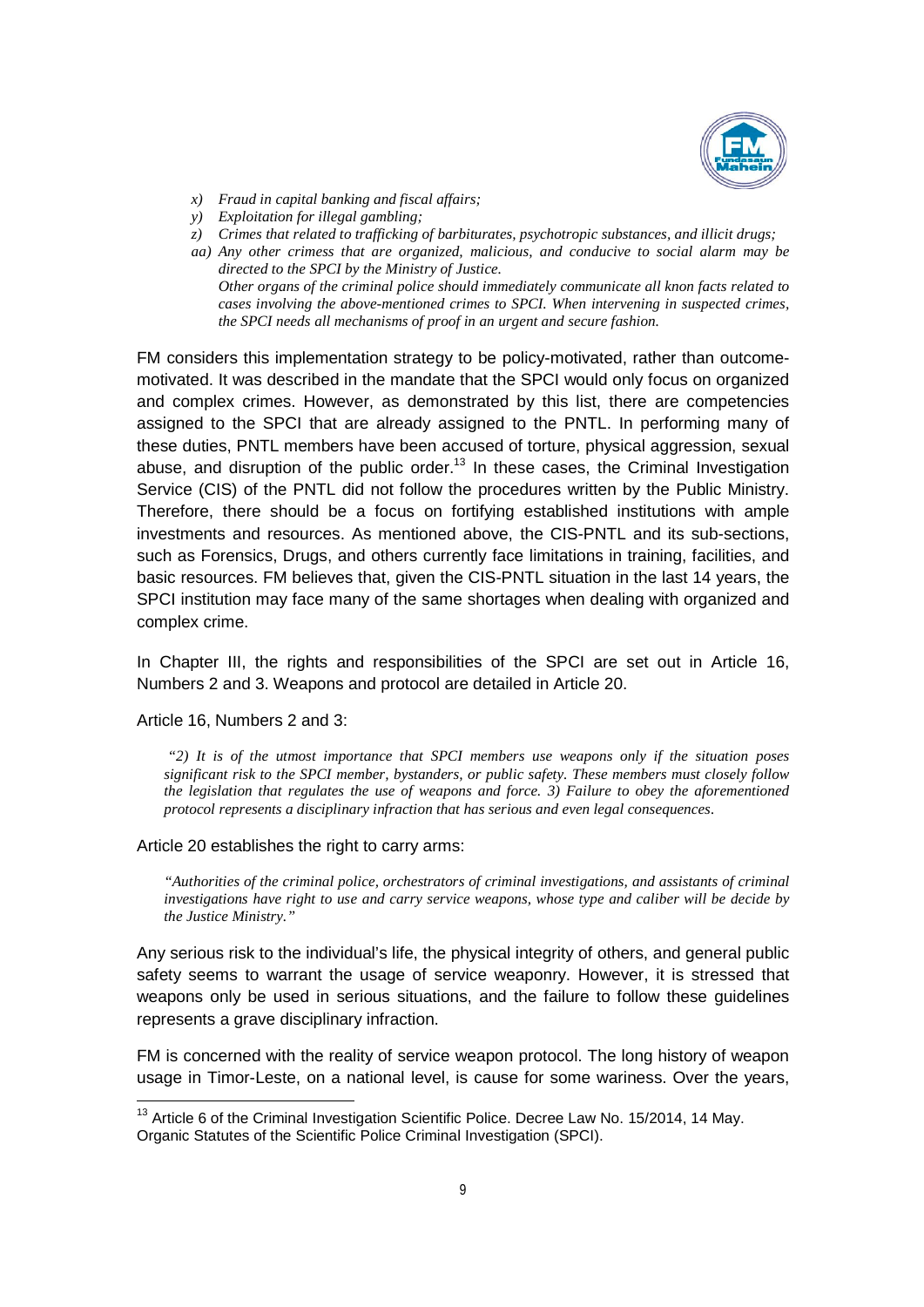

weapons have been misused by security autorithies, victimized innocent civilians, and facilitated violence. To this day, conflicts remain unsolved, as weapons continue to be missing, victims continue to suffer without justice, and the acquisition of weapons remains largely unregulated.

A few reports have discussed these issues but did not receive ample attention from the ministry in question. Still largely unaddressed are missing weapons, improper usage of weapons, and the largely-unregulated process of acquiring weapons in Timor-Leste. FM worries that Timor-Leste will once again face the dangers of the past, as the mechanisms for weapon control remain insufficient. At this time, Timor-Leste is content to establish the SPCI, an institution whose ability to properly handle weapons has not yet been verified.

The following articles discuss the procedures for weapons usage for the Department for Arms and Security,

Article 34:

- *1. Department of Arms and Security (DAS) has the ability to:*
	- *a) Conduct necessary studies, analysis, and testing of security equipments and arms for each acquization;*
	- *b) Acquire, preserve, and distribute equipments, armaments, and bullets:*
	- *c) Establish a legal system of controlling and verification for annual individual's armament, and bullets that have been distribuited, and continue actualizing process of the individual civil servants.*
	- *d) Establish definitions and parameters for arms training at the national level, as well as any necessary liability considerations;*
	- *e) Enforce an annual verification of firearm proficiency for all security personnel;*
	- *f) Codify the norms and procedures for accident prevention for security units;*
	- *g) Make promotion for acquisition arms that not for danger and train for its utilizing;*
	- *h) Give security safety for individual, for installations and the classified subjects.*
- 2. *A Chief of Investigation will lead the DAS.*

As a department charged with monitoring and regulating weaponry, will the DAS pay special attention to individuals of the SPCI? If so, who else is involved in the monitoring and recruitment of SPCI members? FM is concerned, because SPCI members only attend training for a few months, during which they cannot fully learn how to properly use, analyze, and test their service weapons.

Also undefined is the type of weapon to be used by the SPCI. At the present moment, Timor-Leste does not legally restrict the types of weapons available to security authorities. FM believes that the weapons distributed security authorities should be legally defined. In a past report, FM alerted that such a system is very much needed for security institutions like the F-FDTL and the PNTL. Through monitoring, FM found that the PNTL possesses automatic weapons that are vastly different than those of the F-FDTL. Many of these weapons are not part of an annual auditing. The national media and civil society organizations have expressed concern in regards to these uncertain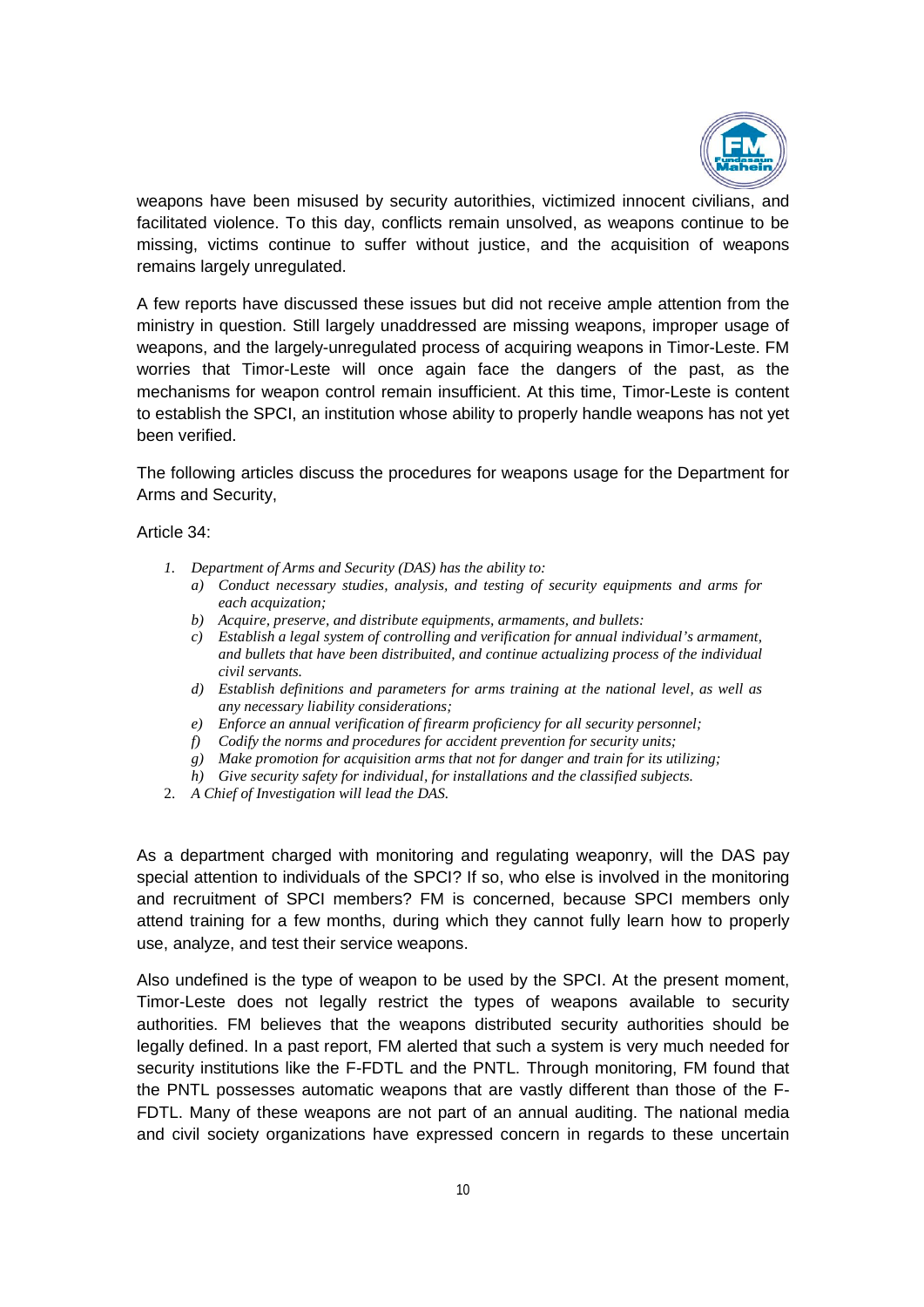

weapons practices. Perhaps even more alarming are reports that security personnel are using their weapons in situations not associated with their work, such as hunting.

There are also organic statutes regarding remuneration within the SPCI. Salaries within the SPCI are based on the experience, skillset, professional career, and position of each member. These can be found in Article 61, as follows:

- *1. Indexes and salary tables apply for individuals of the SPCI, as written in Annex 2 and 3 of this law. One maintains his or her right to keep one's original salary (before joining the SPCI), if this salary is larger.*
- *2. When an individual exercises his/her right to choose, as described in the previous number, this will also increase the supplemental bonuses set out by this law, because current supplements are only based on standard salaries.*
- *3. The base salary of the director is the same as the base salary of the Secretary of State.*
- *4. The base salary of the assistant director is 90% of the director's salary.*

According to these statutes, the Director of the SPCI receives the same base salary as the Secretary of State, and the Assistant Director's salary is 90% of that of the Director. These figures do not include daily and monthly subsidies. These special subsidies are earned by the services of the SPCI, which involves risk and requires specialty. This principle is stated in Article 62 of SPCI organic law:

- *1. Civil servants of the SPCI have the right to receive the following subsidies, because the services they provide require speciality and great personal risk:*
	- *a) Subsidies for representing and communicating with directors, for assistant directors the DSIK's director. This subsidy is set at 10% of the individual's base salary;*
	- *b) Subsidy for leaders of armament, security, and administrative services. This subsidy is calculated at 5% of one's base salary;*
	- *c) Subsidy for the risk undertaken by investigators, specialists, and directors. This subsidy is calculated at a rate of 20% of the Head Investigator's Scale 1 base salary;*
	- *d) Picket's subsidy with the total per day 2% from basis payment for each category for 24 hours services;*
	- *e) Subsidy for food and rations, totalling \$50 per month.*
- *2. Individuals of the SPCI have the right to receive pocket money for displacement services, according to general law.*

The details for SPCI and PNTL salaries are outlined in the table below. This table outlines the respective salaries of the institutions, categorized by position, mandate, and professional category.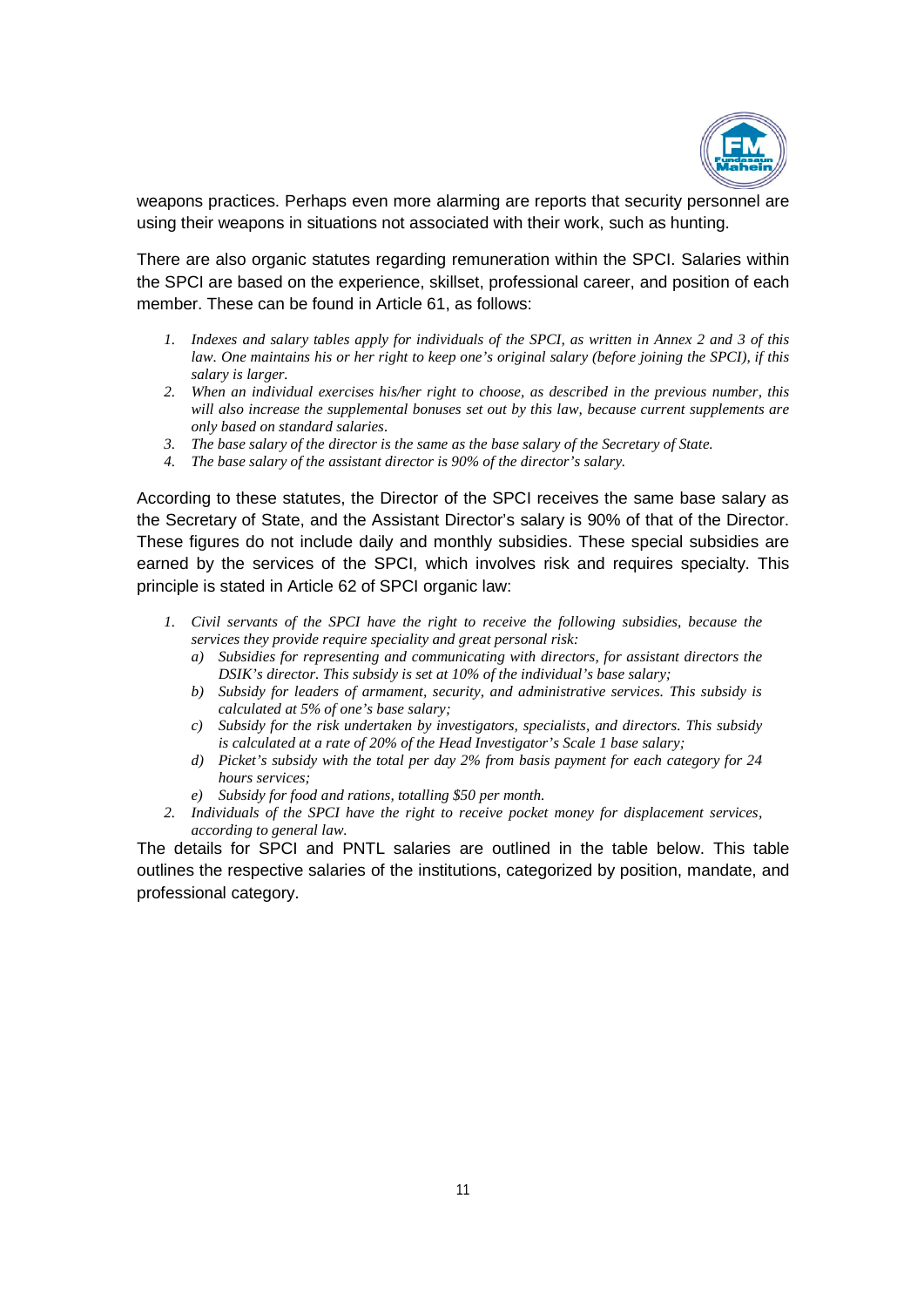

# **Table 01: Remuneration of the SPCI**

| <b>Careers and Individual</b>      | Level                                     |       |       |       |       |       |       |  |  |  |  |
|------------------------------------|-------------------------------------------|-------|-------|-------|-------|-------|-------|--|--|--|--|
| Categories                         |                                           |       |       |       |       |       |       |  |  |  |  |
|                                    |                                           | 2     | 3     | 4     | 5     | 6     | 7     |  |  |  |  |
| <b>Directorate and Chief Staff</b> |                                           |       |       |       |       |       |       |  |  |  |  |
| <b>Director</b>                    | Basis Remuneration of the Secretary State |       |       |       |       |       |       |  |  |  |  |
| <b>Assistant Director</b>          | 90% Basis Remuneration of Director        |       |       |       |       |       |       |  |  |  |  |
| Director Laborary of               | \$998                                     |       |       |       |       |       |       |  |  |  |  |
| Police                             |                                           |       |       |       |       |       |       |  |  |  |  |
| <b>Chief Department</b>            | \$928                                     |       |       |       |       |       |       |  |  |  |  |
| <b>Chief Section</b>               | \$595                                     |       |       |       |       |       |       |  |  |  |  |
| <b>Investigative Staff</b>         |                                           |       |       |       |       |       |       |  |  |  |  |
| Coordinator                        | \$805                                     | \$840 | \$875 |       |       |       |       |  |  |  |  |
| Chief Investigator                 | \$630                                     | \$665 | \$700 | \$735 | \$770 |       |       |  |  |  |  |
| Investigator                       | \$543                                     | \$560 | \$578 | \$595 | \$613 | \$630 | \$648 |  |  |  |  |
| <b>Investigative Worker</b>        | \$350                                     |       |       |       |       |       |       |  |  |  |  |
| <b>Specialist (Laboratory)</b>     |                                           |       |       |       |       |       |       |  |  |  |  |
| <b>Superior Specialist</b>         | \$473                                     | \$490 | \$508 | \$525 | \$543 | \$560 | \$578 |  |  |  |  |
| Specialist                         | \$350                                     | \$368 | \$385 | \$403 | \$420 | \$438 | \$455 |  |  |  |  |
| Specialist Worker                  | \$280                                     |       |       |       |       |       |       |  |  |  |  |

**Source:** Decree Law No.15/2014, 14 May of the SPCI organic. Index 3, remuneration table of PIC.

# **Table 02: Salaries of Various Police Roles within the PNTL**

| <b>Salary</b>               | 1   | $\overline{2}$ | 3   | $\overline{\mathbf{4}}$ | 5   | 6   | $\overline{7}$ |
|-----------------------------|-----|----------------|-----|-------------------------|-----|-----|----------------|
| Commissary                  | 850 |                |     |                         |     |     |                |
| <b>Chief Superintendent</b> | 572 | 592            | 613 | 634                     |     |     |                |
| <b>Superintendent</b>       | 516 | 534            | 553 | 573                     | 592 |     |                |
| <b>Assistant</b>            | 465 | 481            | 498 | 516                     | 534 |     |                |
| Superintendent              |     |                |     |                         |     |     |                |
| <b>Chief Inspector</b>      | 413 | 430            | 447 | 465                     | 483 | 502 | 523            |
| Inspector                   | 367 | 382            | 397 | 413                     | 429 | 447 | 464            |
| <b>Assistant Inspector</b>  | 339 | 353            | 367 |                         |     |     |                |
| <b>Chief Sergeant</b>       | 297 | 310            | 324 | 339                     | 354 | 370 |                |
| 1 <sup>st</sup> Sergeant    | 260 | 272            | 284 | 297                     | 310 | 324 | 339            |
| <b>Sergeant</b>             | 238 | 249            | 260 |                         |     |     |                |
| <b>Chief Agent</b>          | 236 | 240            | 245 | 250                     | 255 | 260 | 265            |
| <b>Prinicipal Agent</b>     | 207 | 216            | 220 | 225                     |     |     |                |
| Agent                       | 170 | 179            | 187 | 196                     |     |     |                |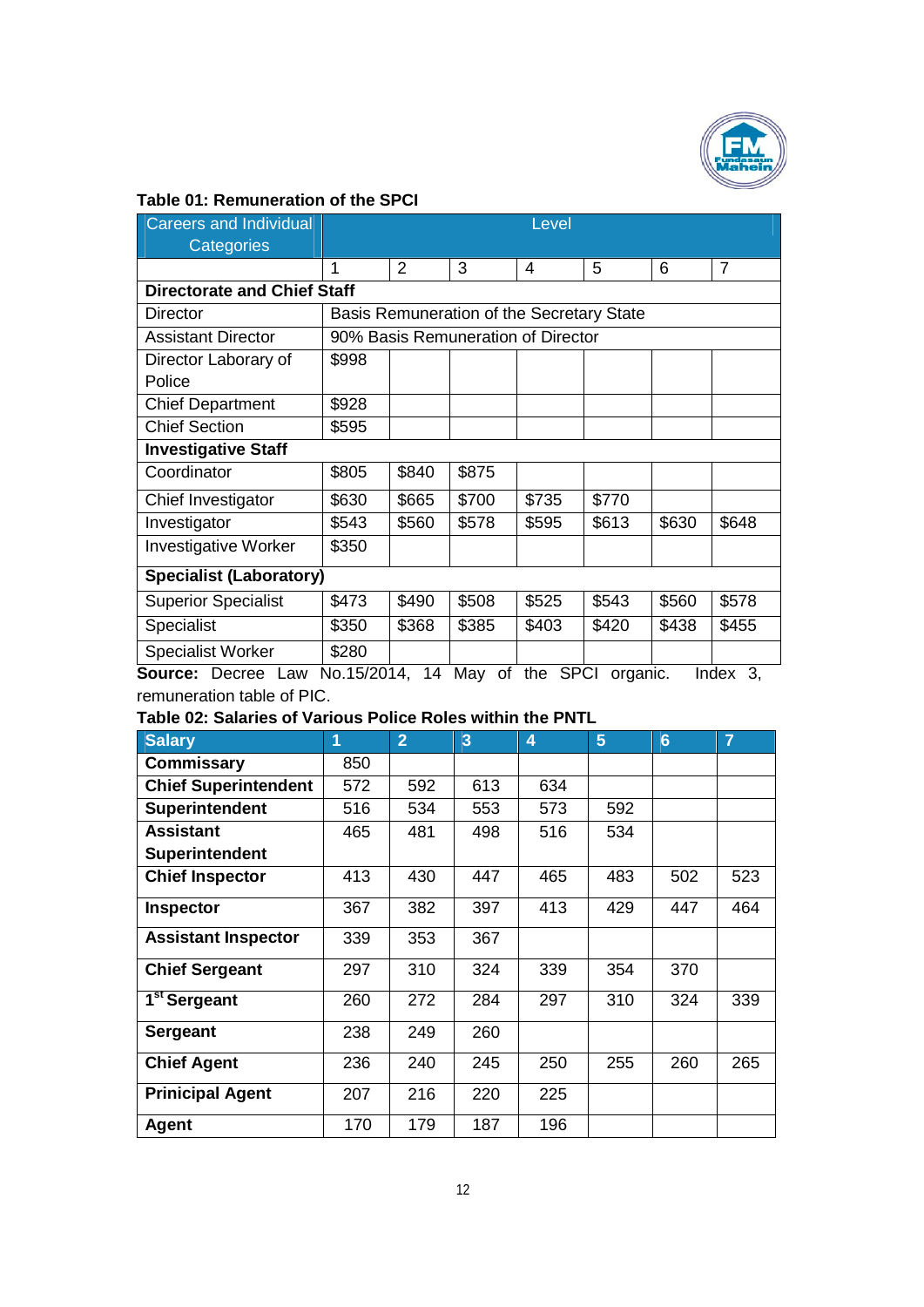

**Source:** Decree Law No. 10/2009, 18 February for Salary Regime of the National Police of Timor-Leste (PNTL).

The SPCI is a new and inexperienced institution, but it has privileges and special treatement. The PNTL was established first and has undergone twice as many alterations relating to salary figures. Salaries for the PNTL are higher than those of the SPCI even though the PNTL performs many of the same roles as the SPCI. FM worries that this overlap in responsibilities, but with different salary assignments, will cause some investigative departments to lose motivation and even compete with one another. Coordination may prove difficult as individuals become frustrated by differential treatment and privileges between departments. All of these factors may diminish overall discipline and the ability of related institutions to coordinate at full capacity.

The last article to be discussed in this report is Article 70, would revokes certain norms established by Decree Law No. 9/2009, in regards to the organic structure of the PNTL.

*Article 70 revokes the following norms of SPCI organic law;* 

*This article would revoke the following norms, as found on Decree Law no 9/2009, which establishes the organic structure of the PNTL;* 

- *a) Sub-heading J of Article 2, Number 2;*
- *b) Sub-heading D of Article 15;*
- *c) Article 23.*

Under this article, Decree Law No.15/2014 automatically revoked certain responsibilities of the PNTL, as demonstrated by the excerpts below.

Article 2, Number 2, Sub-Heading J states the following:

*"Based on the statutes that define security law and the internal security policy, which do not prejudice the legal attributes of other legislation, the fundamental objective of the PNTL is:*

*Sub-heading j): The PNTL must secure the national cabinet of INTERPOL.*

Article 15, Sub-Heading D, which concerns the locality and composition of the PNTL General Command states:

*Sub-heading d): The locality and composition of the PNTL above is the Cabinet of Interpol.*

Article 23 for the Cabinet of INTERPOL reads as follows:

- *1. The Interpol Cabinet is charged with facilitating the cooperation and support between the PNTL and police departments in other companies. This will occur with the coordination of Foreign Affairs Minister.*
- *2. The Interpol Cabinet is the contact point for the General Secretary of Interpol, regional cabinets, and other countries that need support for international investigations and detainments of suspects.*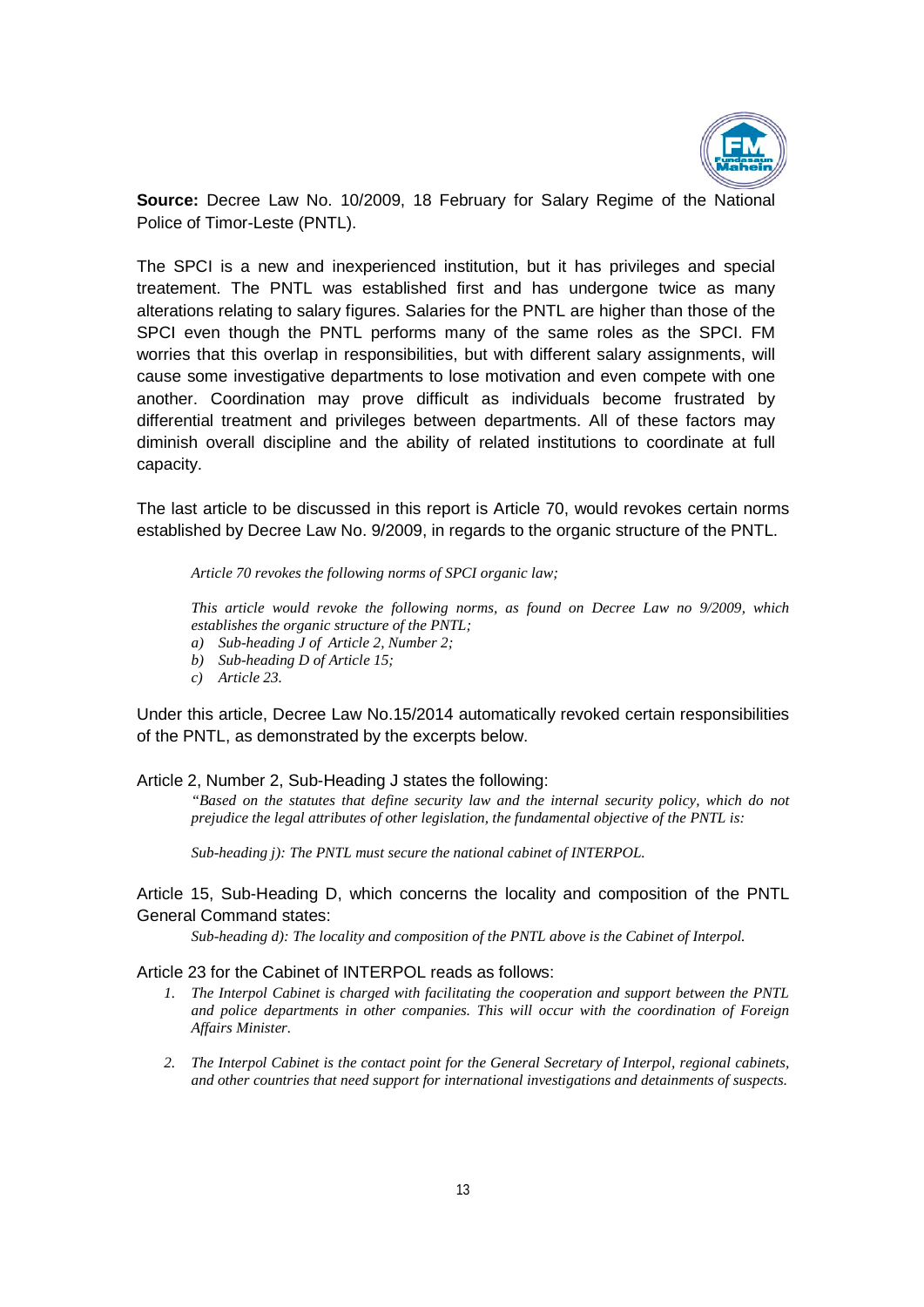

One must consider some of the important regulations and competencies assigned to the INTERPOL department. Such criteria allow the police engage in cooperation with INTERPOL in regards to *blue notices* and *red notices*. <sup>14</sup> The *blue notice* designates a dispatch notice from Interpol for the search of criminals at large. The *red notice* pertains to the capture of criminals. As the organs responsible for defending democracy and internal security, the police institutions are given these notices.<sup>15</sup>

This final section concerns the functions of INTERPOL. There is a public perception that only the police have provided criminal services and prevention. However, many INTERPOL activities that were previously intergrated with the PNTL General Command have been revoked by the new SPCI. As described in the previous page, this transition should be properly defined and firmly established in the national legal framework. With the establishment of these many investigative institutions, there is confusion to who "The Police" is. Is it the PNTL or the SPCI?

#### **Recommendations**

- 1. Committee A of the National Parliament should supervise the implementation of laws in development and laws that have been produced.
- 2. The National Parliament and the government should create legislation for criminal investigation institutions that specifically defines the mission, attributes, and competencies of each institution. This legislation will clearly define the scope of actions pertaining to each institution.
- 3. The National Parliament and the government should create legislation or a general system of regulations for police institutions, defined by the penal code process of Timor-Leste. Currently, society is confused and has developed multiple interpretations over who 'the police" are. Some believe that this title pertains to the PNTL, while others believe that it represents a general, coordinated organ.
- 4. When drafting laws, the National Parliament and the government should take special care to consult the various society entitites of Timor-Leste, in order to produce legislation that reflects the reality of Timorese society.

<sup>&</sup>lt;sup>14</sup> Freitas, Antonio (2014). Executive Director of Dili Institute of International Studies (DISIS). Private Interview

<sup>&</sup>lt;sup>15</sup> Constitution of RDTL, Article 147